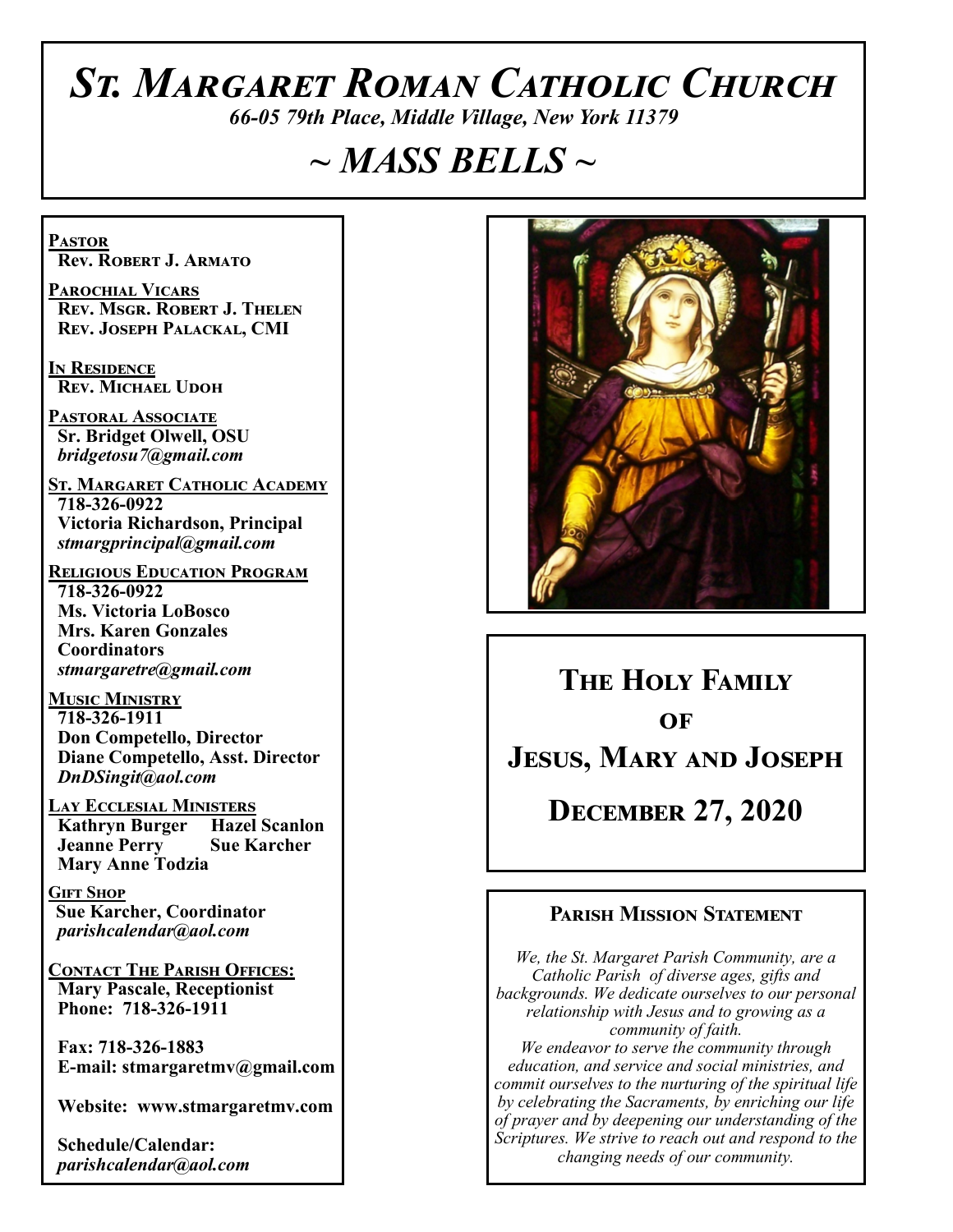# *MASSES FOR THE WEEK*

| SUN.<br>7:30<br>9:00<br>10:30<br><b>NOON</b><br>5:00PM | DECEMBER 27 - THE HOLY FAMILY OF<br><b>JESUS, MARY AND JOSEPH</b><br>Philomena Karcher (anniv)<br>Il Popolo della Parrocchia/Geraldine Ciaccio/<br>Adriana e Andrea Sciulara/<br>Pete & Rose LoMurno<br>Peter Bojceniuk<br>Angie Ferzola |
|--------------------------------------------------------|------------------------------------------------------------------------------------------------------------------------------------------------------------------------------------------------------------------------------------------|
| MON.<br>7:00<br>9:00                                   | <b>DECEMBER 28 - THE HOLY INNOCENTS</b><br>Carol McDonald (birth)<br>Rev. Msgr. John Lavin (anniv)                                                                                                                                       |
| TUE.<br>7:00<br>9:00                                   | <b>DECEMBER 29 - ST. THOMAS BECKET</b><br><b>Fritz Schneider</b><br><b>Tom Cordero</b>                                                                                                                                                   |
| WED.                                                   | <b>DECEMBER 30 - SIXTH DAY WITHIN THE</b><br>OCTAVE OF THE NATIVITY OF THE LORD                                                                                                                                                          |
| 7:00                                                   | Fritz & Wilhomena Schneider and                                                                                                                                                                                                          |
| 9:00                                                   | Odolino Crisologo<br>John & Theresa Rice                                                                                                                                                                                                 |
| THU.<br>7:00<br>9:00<br>5:00PM                         | <b>DECEMBER 31 - ST. SYLVESTER</b><br>Dorothy Reilly<br>Joseph Miller<br>Anthony & Antoinette Santora/Nancy Gardini                                                                                                                      |
| FRI.<br>9:00<br>10:30<br><b>NOON</b>                   | JANUARY 1, 2021 - OCTAVE DAY OF THE<br>NATIVITY OF THE LORD, SOLEMNITY OF<br><b>MARY, MOTHER OF GOD</b><br>Sr. Rose Godfrey Cerar<br>John Pascale<br><b>Enrico Franzese</b>                                                              |
|                                                        | <b>NO EVENING MASS</b><br><b>HOLY DAY OF OBLIGATION</b>                                                                                                                                                                                  |
| SAT.<br>9:00<br>9:30<br>5:00PM                         | JANUARY 2 - STS. BASIL AND GREGORY<br><b>Collective: Deceased Priests of the Brooklyn</b><br>and Rockville Centre Dioceses/Mary Narky<br>Velma Begy/Bill & Lee DiGiovanna/Souls in<br>Purgatory<br>Holy Hour<br>Maria C. Pugliese        |
| SUN.<br>8:00<br>10:00<br><b>NOON</b><br>5:00PM         | <b>JANUARY 3 - EPIPHANY OF THE LORD</b><br>People of the Parish<br>Stanley Andrzejewski<br>Fire Lt. Kevin J. & William Pfeifer<br>Julia & Jan Valalik                                                                                    |

*The priests and staff of St. Margaret Parish wish you a blessed New Year!*

# **PARISH INFORMATION**

# **Rectory Office Hours**

**Monday - Friday - 9am to Noon and 1pm to 5pm Saturday - by appointment Sunday - closed**

**CONFESSIONS** - Saturday, 4:00-4:45pm in the church.

**NOVENA** to Our Lady of the Miraculous Medal Mondays after the 9am Mass.

**THE ROSARY AND DIVINE MERCY** devotion are prayed every morning in the church at 8:30am.

**BAPTISMS** take place on the 1st and 3rd Sunday of each month, at 1:30pm and 2:30pm. Please call the rectory for an appointment and to register your child. No more than two children will be baptized at each session, with a maximum of 25 guests per family.

**WEDDINGS MUST** be scheduled at least six months in advance by appointment with a priest or a deacon. Please call the rectory office. For marriage preparation information visit www.pre-cana.org.

**THE ENGLISH CHOIR** rehearses on Wednesday, at 7 pm in the Church. Tenors and baritones needed!

**IL CORO ITALIANO** prattica ogni Domenica prima della Messa Italiana.

**THE YOUTH CHOIR** rehearses on Monday, from 6-7 pm in the Church. For more info, DnDsingit@aol.com **SUSPENDED**

**BOY SCOUT TROOP #119** meets on Tuesdays from 7:15-9 pm in the Parish Hall. New members are welcome, age 10 1/2 & up. Call Mr. Krzewski, 718-894-4099. **SUSPENDED**

**CUB PACK #119** meets on Mondays from 7-8:30 pm in the Parish Hall. New members welcome, age 6 to 10-1/2. Call Mr. Krzewski, 718-894-4099. **SUSPENDED**

**SENIOR CITIZENS** meet every Wednesday at 12 Noon in the Parish Center. **SUSPENDED**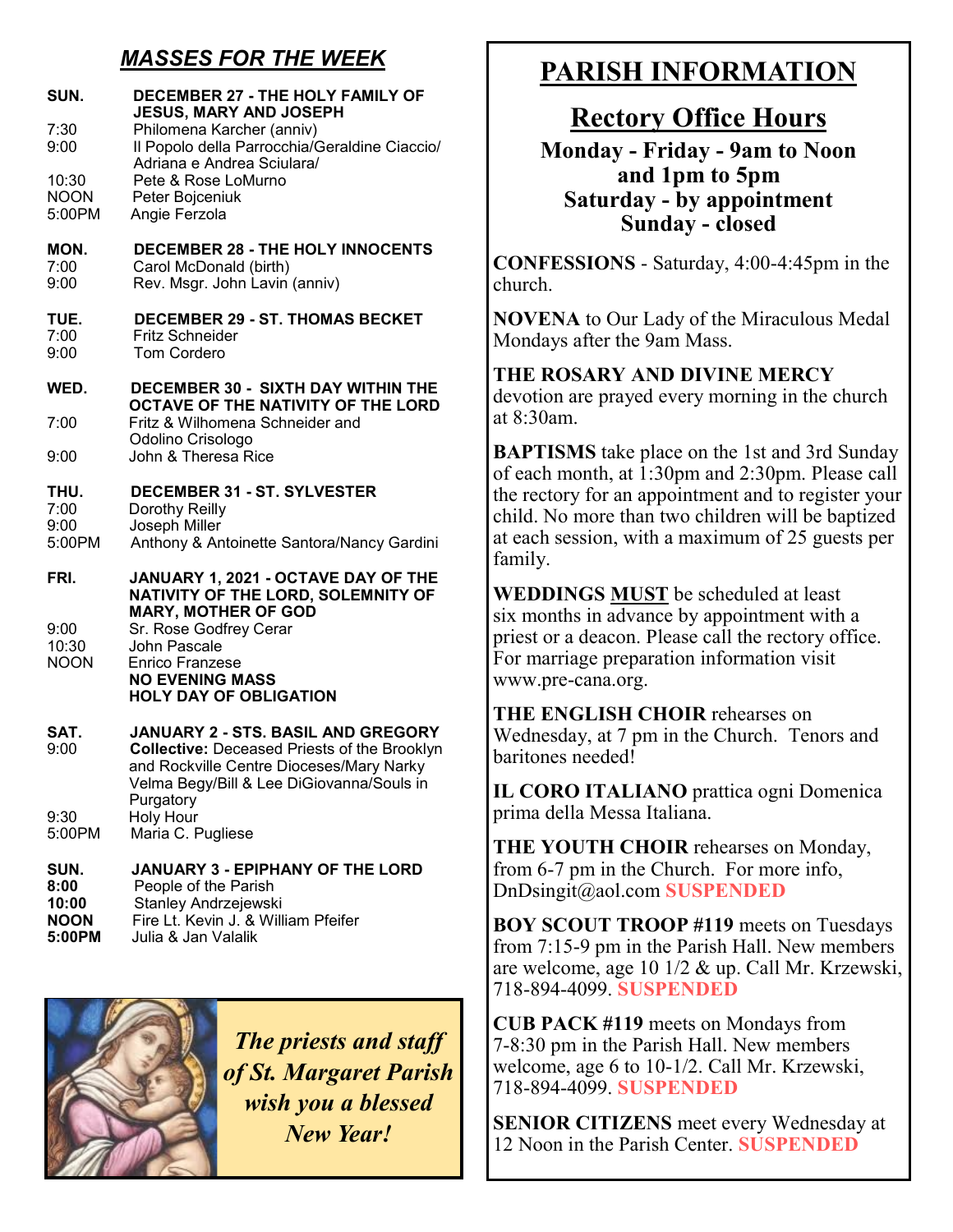# PLEASE PRAY FOR OUR SICK

Connie Faccibene, Linda Frazier, Cari Ann Falk-LoBello, Glen Falk, Ronald Frazier, Robert Sabini, Lee Falk, McKinley Kelleher, Sean Harrison, Justin James Quirke, Elizabeth Ott, Mary Harrison, Gloria Pemaj, Allen McConville, Jack Marchindiondo, The Scaturro Family, Louis Pittelli, Louis Pittelli, James Graff, Immaculate Marge D'Elia, Jim O'Friscoll, Mary Rigovich, Matteo Sabini, Bob Biolsi, The Mojica Family, Msgr. Leonard Badia, Matthew Zender, Joseph & Mary Augustine, Anthony Pittelli, Josephine Hartnett, Karen Schaefer, Jill Archbold, Fr. Paul Weirichs CP, Hannah Lehman, Daniel Wilson, John Austin Bryzgornia, Dave Kazmier, John Nogiewich, Tim Rooney, Frank Ciccone, Cindy (Peli) Heege, Dr. Ajay Lodha, Dr. Vincent P. Rappa, Charlie Krzewski, Helga Zender, Deacon John DeBiase, Tom Haubert, John Miller, Cathie Greulich, Sr. Mary James Fox, Edward Pandolfo, Paul Colangelo, Carmen Gonzalez, Edward Stoltzenberg, Santos Santiago, William & Patricia Scharach, Marco Colalella, Fr. William Farrugia,

*The names will remain for 3 months, please call 718-326-1911 and ask for continued prayers.*

## **Prayer Requests**

**Pray for vocations to the Priesthood and Religious Life.** 

**Pray for first responders and medical personnel.**

**Please pray for our men and women from our Parish serving in the defense of our country: Lt. Col. Thomas Frohnhoefer Sgt. Robert A. Domenici** 



*We Recall Our Beloved Deceased*

*Especially: John J. Powers, Mary Maulella, May they rest in Christ's Peace!*

# **MEMORIALS**

### *WINE & HOST THIS WEEK*

*are offered in memory of Peter Bojceniuk at the request of Helen Bojceniuk.* 

#### *ALTAR CANDLES THIS WEEK*

*are offered in memory of Peter Bojceniuk at the request of Helen Bojceniuk.* 

## *TABERNACLE LAMP THIS WEEK*

*is lit in memory of Peter Bojceniuk at the request of Helen Bojceniuk.* 



# *THE HOLY INNOCENTS DECEMBER 28*

# **TODAY'S READINGS**

 *The Holy Family of Jesus, Mary and Joseph* 

Sir 3:2-6, 12-14 or Gn 15:1-6, 21:1-3 Ps 128:1-5 or Ps 105:1-6, 8-9 Col 3:12-21 or Col 3:12-17 or Heb 11:8, 11-12, 17-19 Lk 2:22-40 or Lk 2:22, 39-40

## **READINGS FOR THE WEEK**

Monday: 1 Jn 1:5-2:2 Ps 124:2-5, 7cd-8 Mt 2:13-18 Tuesday: 1 Jn 2:3-11 Ps 96:1-2a, 2b-3, 5b-6 Lk 2:22-35 Wednesday: 1 Jn 2:12-17 Ps 96:7-8a, 8 b-9, 10 Lk 2:36-40 Thursday: 1 Jn 2:18-21 Ps 96:1-2, 11-13 Jn 1:1-18 Friday: Nm 6:22-27 Ps 67:2-3, 5, 6, 8 Gal 4:4-7 Lk 2:16-21 Saturday: 1 Jn 2:22-28 Ps 98:1, 2-3ab, 3cd-4 Jn 1:19-28 Sunday: Is 60:1-6 Ps 72:1-2, 7-8, 10-11, 12-13 Eph 3:2-3a, 5-6 Mt 2:1-12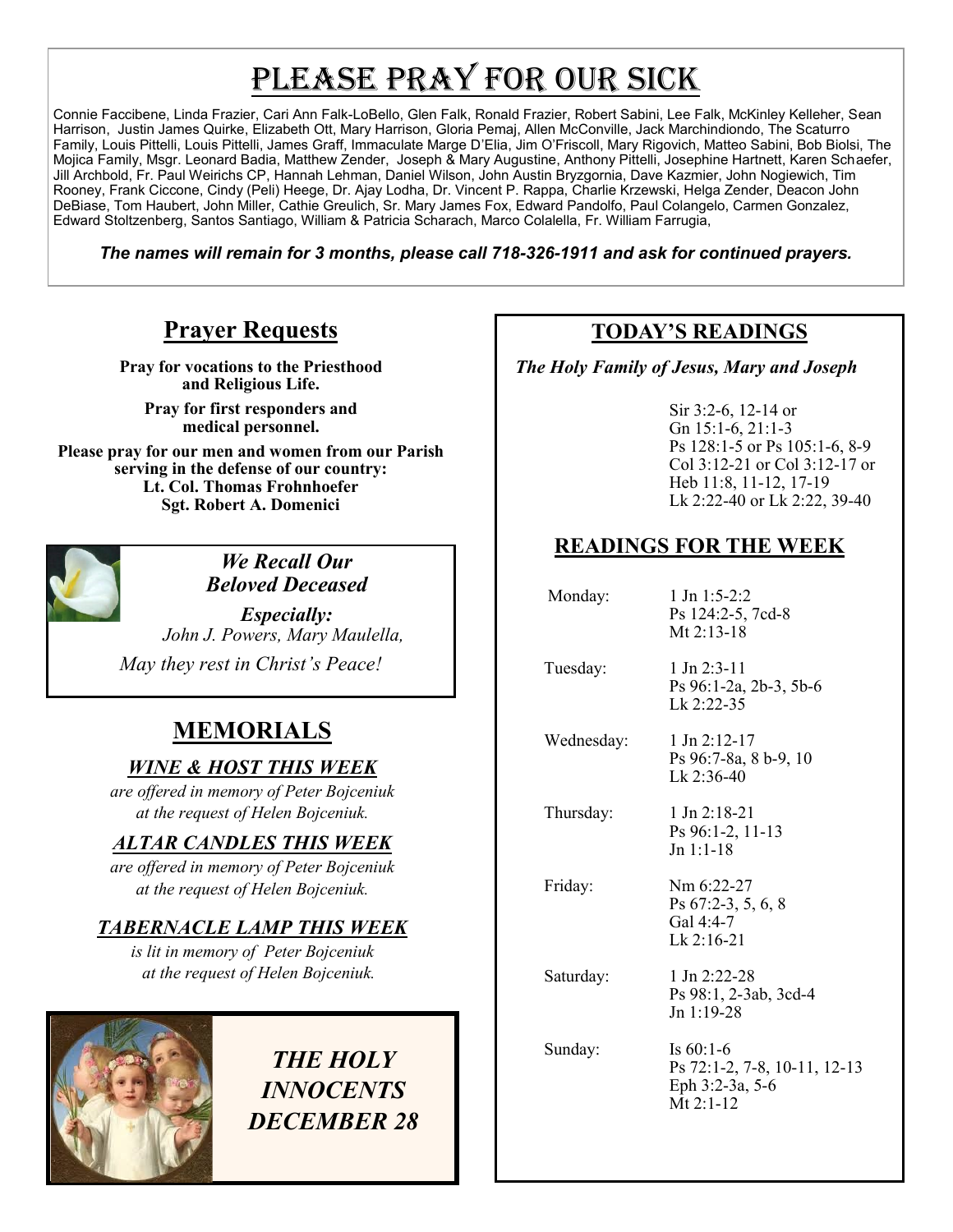#### *From the Pastor's Desk:*

## *"Family, Faith and Faithfulness"*

 The term "family" can have different meanings. For instance, we speak about the human family, or a family of nations or of languages (Romance, Germanic, Slavic, Gaelic, etc.), or even of critters. Last summer, we had a messy and destructive family of raccoons that decided to nest by our AC unit.

 The word conjures up various images in people's minds. The 1950s TV image of a father, a mother, and two children (often a boy and a girl) seems rather dated today, as we are told that this model not only is not comprehensive enough but also is rather discriminatory. One has only to look at the so-called families of modern TV programs to see the diversity of the "new norms", each of which, we are told, is as equally valid and acceptable as the old model. A family, however, is not just a random collection of characters, as the PC crowd would have us think.

 A true family is one that images the Most Holy Trinity. It is to be a communion of persons united by ties of mutual love, i.e., the total giving to the self to the other, in the manner of the Divine Trinity. The human family begins with a husband and a wife bound together in a permanent and faithful covenant of love, which, if physically fruitful, may be blessed with the birth of one or more children. This is what Professor Scott Hahn refers to as "the first society" in his excellent book by the same name, which I strongly recommend for everyone to read.

 The family, as this first society, is the basic building block of all the rest, whether secular (our neighborhood community, the nation, or the world), or religious (our parish, the diocese, or the universal Church), or otherwise. Each of these entities is composed of a family of families united together, each one carrying out is proper role in the structure of the greater in order to achieve a common good. As such, the family is the initial and natural setting in which children are born, nurtured, and formed to share in the life, traditions, and heritage of the larger community, and where they are taught proper relationships with and responsibilities toward others.

 Although this once was considered the norm, many people today struggle with it, going their own way of life in alternative relationships, usually temporary and often sadly unsuccessful or even destructive. What is missing in many cases is that unifying bond of true (not merely romantic, physical, or affectionate) love that unites a man and a woman and brings them together in a permanent relationship for their own mutual good, that of their offspring, and that of the greater community.

 On today's feast of the Holy Family, the Scriptures speak to us quite naturally of families of faith, namely that of our ancestors in the Faith, the elderly couple Abraham and Sarah, in the first and second readings, and the young Holy Family of Mary, Joseph, and Jesus in the Gospel. The former are given to us as examples of people whose faith was strong enough to enable them to trust in God's goodness, as strange as its realization might have seemed to them at the time. The latter are presented to us, not as a noble but unattainable ideal, but as the example of the realistically achievable relationship. All were simple people who were open to the grace of God.

 Each family is called to a life of holiness and, thereby, to right relationship among its members and with God, the unseen member of every family. Parents are to set the example of love and respect for others through their love for one another and to form their children, guided by the teachings of the Faith.

 "Nemo dat quod non habet" ("No one gives what he does not have"), says the Latin maxim. Therefore, parents must practice the Faith themselves, trusting in God Who give them the grace to carry out their responsibilities within the bond of marriage and as parents.

 As we are about to begin a new year, let us rededicate ourselves to putting our faith into action and to accepting the grace of God, that we may grow stronger in our love for Him and for one another as members of the family of St. Margaret's Parish. May God our Father grant you and yours every grace and blessing, and may the Holy Family of Nazareth intercede for you!

*~ Fr. Armato*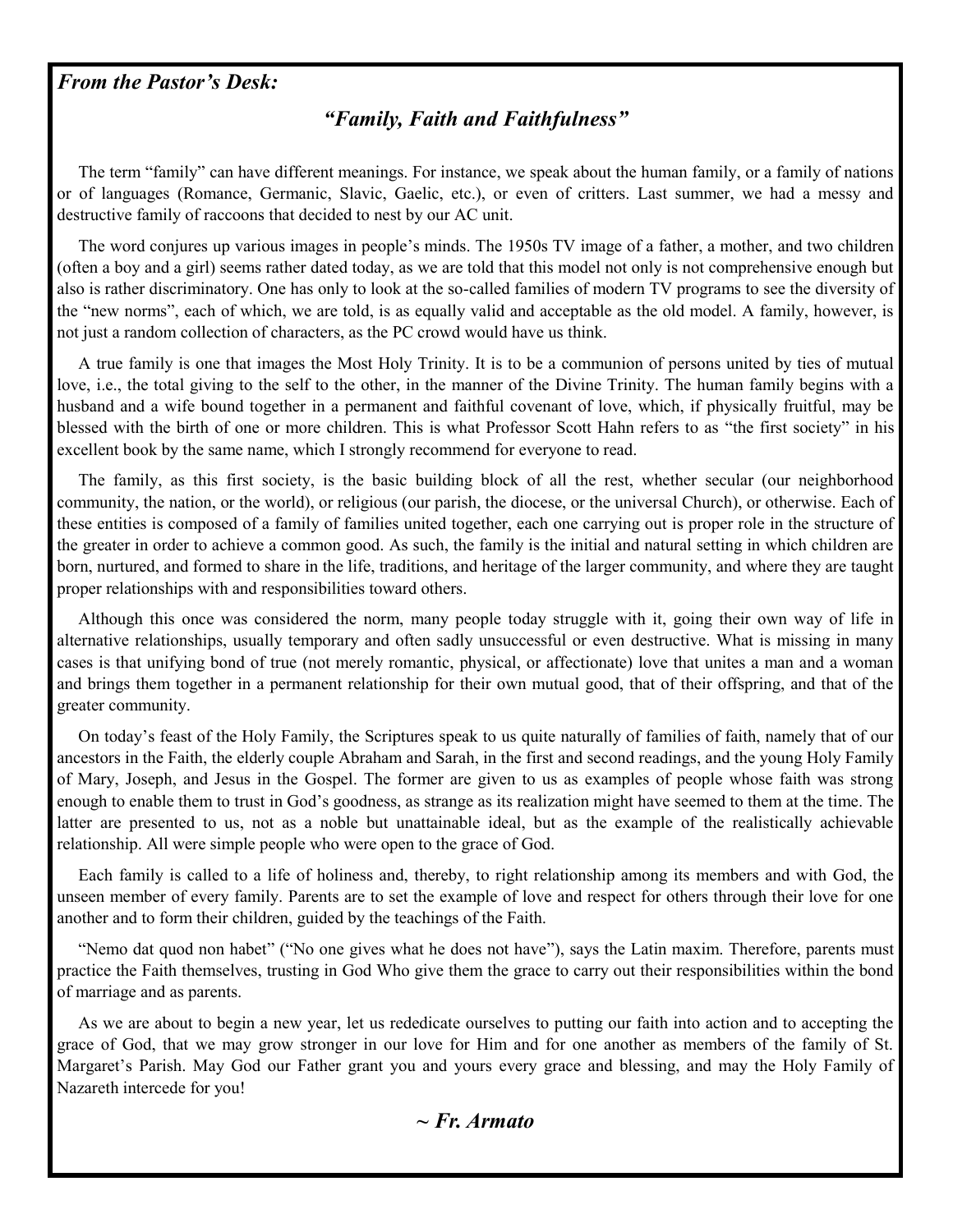## **ANNUAL CATHOLIC APPEAL**

 The **2020** *Annual Catholic Appeal* campaign continues toward our goal of **\$80,015. So far, 185 families have pledged \$73,178 (91.5%).** We have *\$6,837 to go.*

With about 650 families registered in the Parish, it comes to an *average donation of \$125 per family.* Even in these difficult times, it's certainly not a burden if we **ALL pitch in between now and Christmas.**

 First come your own family needs, then those of the Parish. Finally, please consider your ACA responses so that we may continue to serve the needs of our Parish and our Diocese. Ì

**www.annualcatholicappeal.org** 

#### **EUCHARISTIC ADORATION**

 We will hold a holy hour of Eucharistic Adoration consisting of Exposition and Benediction of the Most Blessed Sacrament, Rosary, litany, scriptural reading, and time for quiet, personal prayer from 9:30 until 10:30AM on the first Saturday of each month.

The next holy hour is January 2, 2021.

Come and spend some quality time with the Lord!

### *FORMED* **IS COMING!**

 *FORMED,* produced by the Augustine Institute, is coming to St. Margaret's in early 2021, and will be available without charge to all parishioners.

*FORMED* is an on-line resource for adult and youth faith formation, prayer, sacramental preparation, and so much more. All that is needed to visit the website is Internet access and an e-mail account.

 More information will be provided in the coming weeks, but you can preview it now at *formed.org.*

#### **BAPTISMS**

 Beginning in January, the Sacrament of Baptism will be celebrated only at 1:30pm on the first and third Sundays of each month (except April) with up to four children baptized at each celebration.

 No more than twenty-five (25) family members and friends per child may attend, so that we can maintain social distancing.

#### **THE ST. VINCENT dePAUL FOOD PANTRY**



 is located in the Convent 66-25 79th Place

The Pantry is open every **WEDNESDAY AND SATURDAY from 10:00am to 12:00Noon**

Thank you for your generous donations to the food pantry. At this time we are asking for **grocery store gift cards**, which can be placed in the rectory office mail slot.

Again, we thank you for your continued support!

#### **MONTHLY MEMORIAL MASS**

 A memorial Mass with music is celebrated each month for the repose of the souls of those who were buried from our church during the preceding month.

 Families who wish to have an annual or "month's mind" Mass offered for a loved one can join in the monthly celebration.

 Contact the Rectory, **718-326-1911** to make the arrangements.

 **The next memorial Mass will be celebrated at 11:45am Saturday, January 9, 2021.** 

#### **CHURCH OPEN HOURS**

 **The church will be open only for the celebration of Masses and baptisms. It will be closed at all other times to enable us to clean and sanitize the facilities.**

#### *Please observe these rules for your safety and that of others:*

Do NOT enter the church, if you are sick. Anyone entering the church MUST wear a facemask or covering. "Social distancing" MUST be observed at all times.

 Sit **only** in the areas that are marked by a taped cross.

The lavatories are locked.

 Do NOT leave *ANYTHING* in the pews or at the entrances.